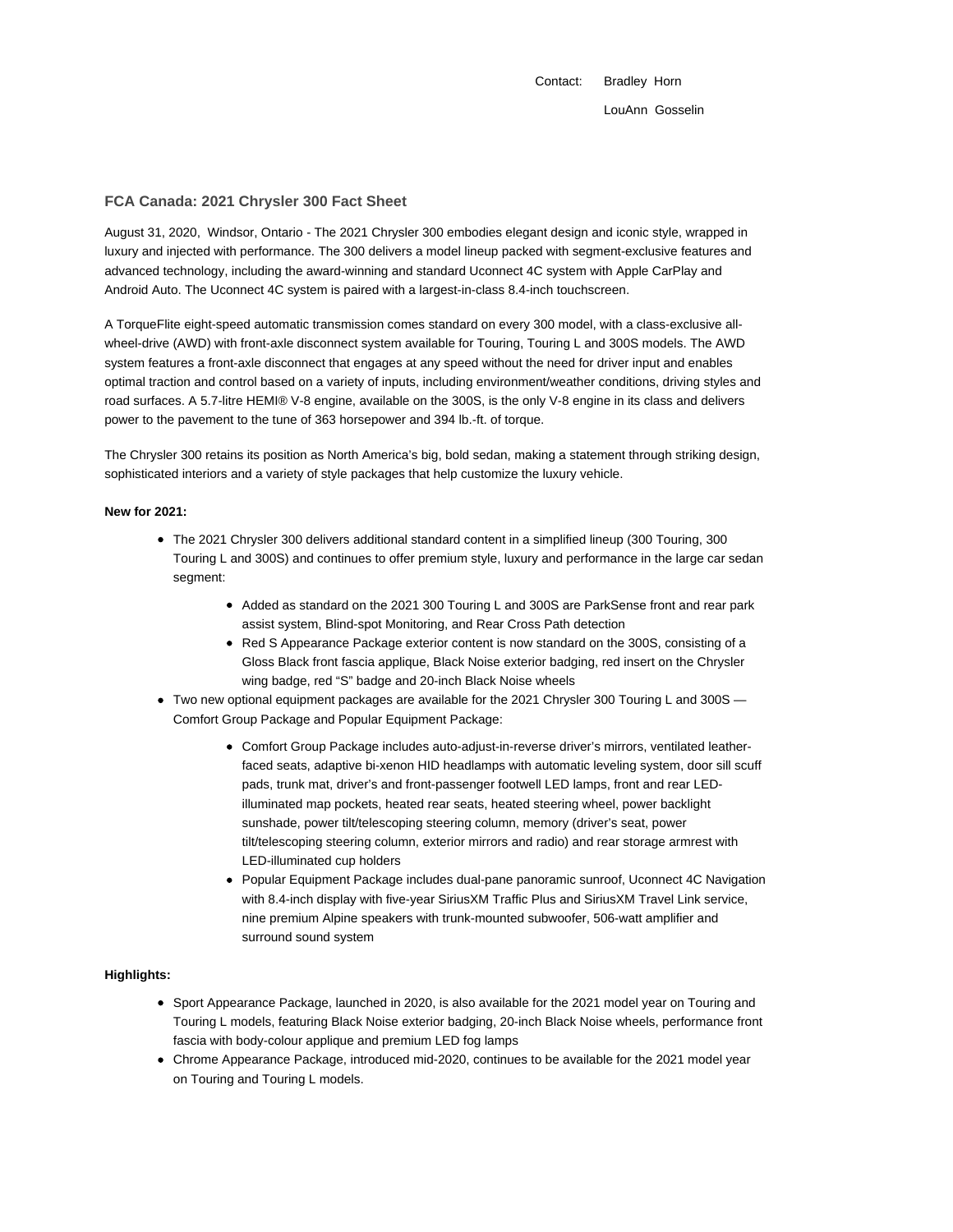- Optional Radar Red interior continues to be available on the 300S on five exterior paint colours Bright White, Gloss Black, Granite Crystal, Silver Mist and Velvet Red
- Chrysler 300 is the only vehicle in the large car sedan segment to offer both V-6 and V-8 engines with a standard eight-speed automatic transmission
- The award-winning 3.6-litre Pentastar V-6 paired with the standard TorqueFlite eight-speed automatic transmission on Chrysler 300 delivers 292 horsepower and 260 lb.-ft. of torque
	- Thanks to a sport-tuned exhaust and engine calibration, the 300S comes standard with the award-winning 3.6-litre Pentastar V-6 that offers up to 300 horsepower and 264 lb.-ft. of torque
- Chrysler 300 Touring, Touring L and 300S models are available with the class-exclusive AWD with frontaxle disconnect system, which includes an active transfer case with the front-axle disconnect to improve real-world fuel economy
- This class-exclusive AWD system seamlessly transitions between RWD and AWD with no driver intervention to maximize fuel economy
- The legendary 5.7-litre HEMI V-8 engine available on 300S is the only V-8 in the segment and delivers 363 horsepower, 394 lb.-ft. of torque and 0-60 mph in less than six seconds
- The Chrysler 300S offers more athletic and youthful appointments to the lineup and comes standard with the award-winning 3.6-litre Pentastar V-6 engine, paddle shifters and Sport mode, performance suspension, blacked-out exterior accents, Black Noise wheels, leather-faced sport seats, exclusive Piano Black interior accents and available signature nine-speaker Alpine audio system with surround sound, 506-watt amplifier and trunk-mounted subwoofer
- Advanced technological solutions integrated in enthusiast-desired RWD architecture:
	- Electric power steering (EPS) reduces energy demand and provides driver selectable steering modes: Normal, Comfort and Sport
- Sport mode instantly transforms the personality and performance of the Chrysler 300S with reduced shift times from approximately 400 milliseconds to 250 milliseconds, increased engine and throttle responsiveness, and firmer steering feel
- Chrysler 300's standard Uconnect 4C system with Apple CarPlay and Android Auto includes an 8.4-inch display, which is the largest in its class and offers multi-touch gestures, vivid imagery, sharp graphics and support for smartphone integrations
- With more than 80 available safety and security features, the Chrysler 300 offers available Forward Collision Warning with Active Braking, Adaptive Cruise Control with Stop, Blind-spot Monitoring with Rear Cross Path detection, Lane Departure Warning with Lane Keep Assist and ParkSense front and rear park assist system

# **Model Lineup**

For 2021, the Chrysler 300 lineup consists of three models:

- 300 Touring (RWD/AWD)
- 300 Touring L (RWD/AWD)
- 300S (RWD/AWD)

### **Available Exterior Colours:**

- Amethyst
- Bright White
- Canyon Sunset
- Frostbite
- Gloss Black
- Granite Crystal
- Ocean Blue
- **Silver Mist**
- Velvet Red

### **Available Interior Colours:**